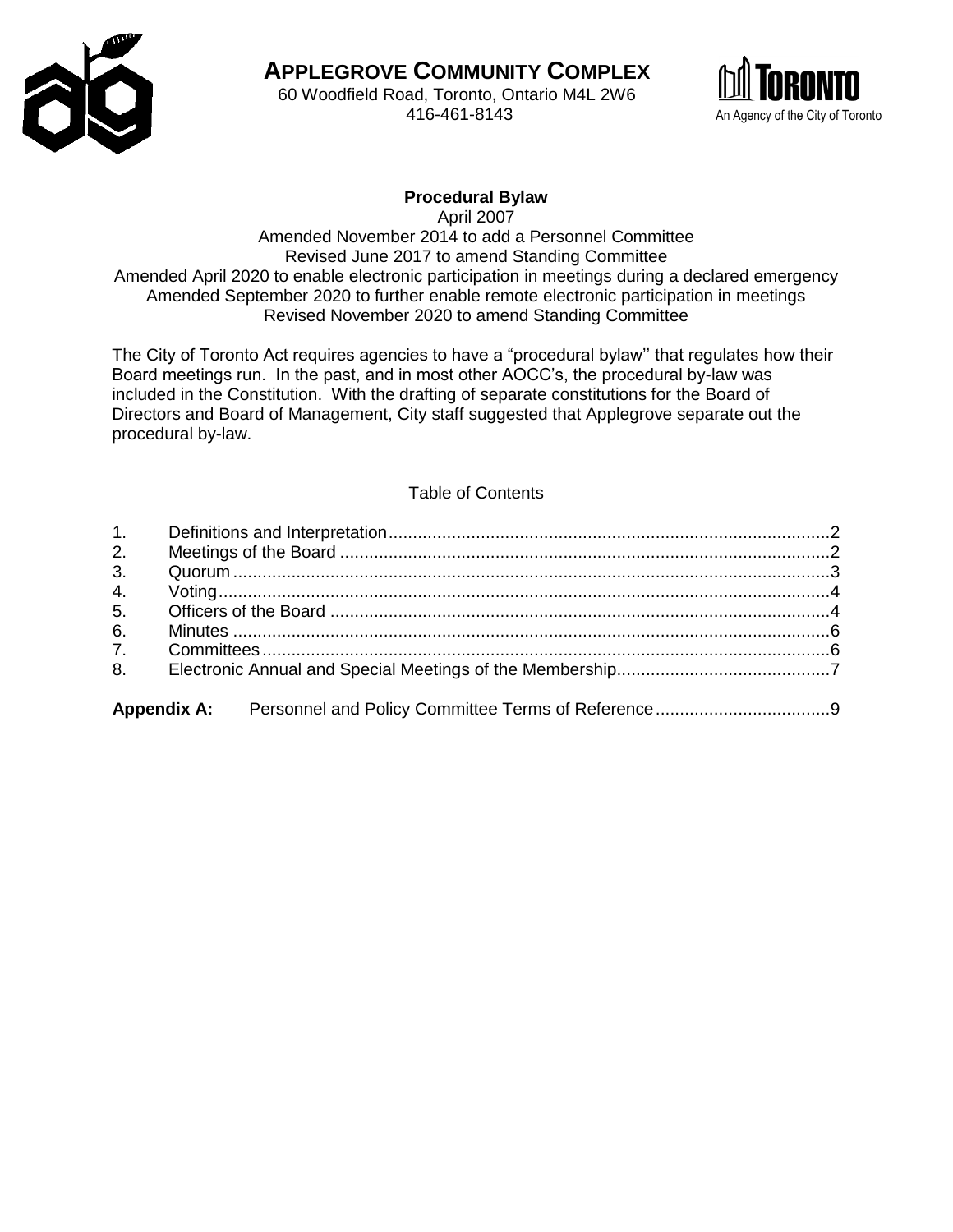### <span id="page-1-0"></span>**1. Definitions and Interpretation**

- 1.1. "Board" means Board of Management.
- 1.2. "Board Member(s)" means person(s) appointed by City Council to the Board of Management for Applegrove Community Complex.
- 1.3. "City" means City of Toronto.
- 1.4. "Council" means the Toronto City Council.
- 1.5. "Chair" or "Chairperson" means Chairperson of the Board of Management for Applegrove Community Complex.

### <span id="page-1-1"></span>**2. Meetings of the Board**

- 2.1. Normally the Board will hold its meetings on the premises of Applegrove at such times as it may determine, at least eight (8) times each year.
- 2.2. The Chairperson will call a special meeting of the Board upon the request of any four (4) Board Members.
- 2.3. Every Board Member will be notified at least seven (7) days prior to the proposed date of the meeting.
- 2.4. The requirement for notification may be waived if a regular Board meeting date is set and a calendar of those dates is distributed to Board Members.
- 2.5. Notice of Board meetings will also be posted at Applegrove in a conspicuous place, stating the date, time, and location of the meeting and the general nature of the business to be carried out.
- 2.6. Meetings of the Board will be open except for matters concerning personnel issues about an identifiable individual, real estate, security of property, advice that is subject to solicitor-client privilege or litigation, personnel matters about an identifiable individual, or other matters outlined in the Municipal Freedom of Information and Protection of Privacy Act.
- 2.7. Before holding a meeting or part of a meeting that will be closed to the public, the Board must adopt a resolution approving a closed meeting and the general nature of the business to be considered at the closed meeting.
- 2.8. When the meeting resumes in public, any proposed motions must be moved and voted on in public.
- 2.9. Guests can address a Board meeting only with the permission of the Chairperson. The Board can set time limits for guests to speak at a Board meeting.
- 2.10. At the direction of the Chairperson:
	- i) The Board may, despite section 2.1, hold a meeting during the period until one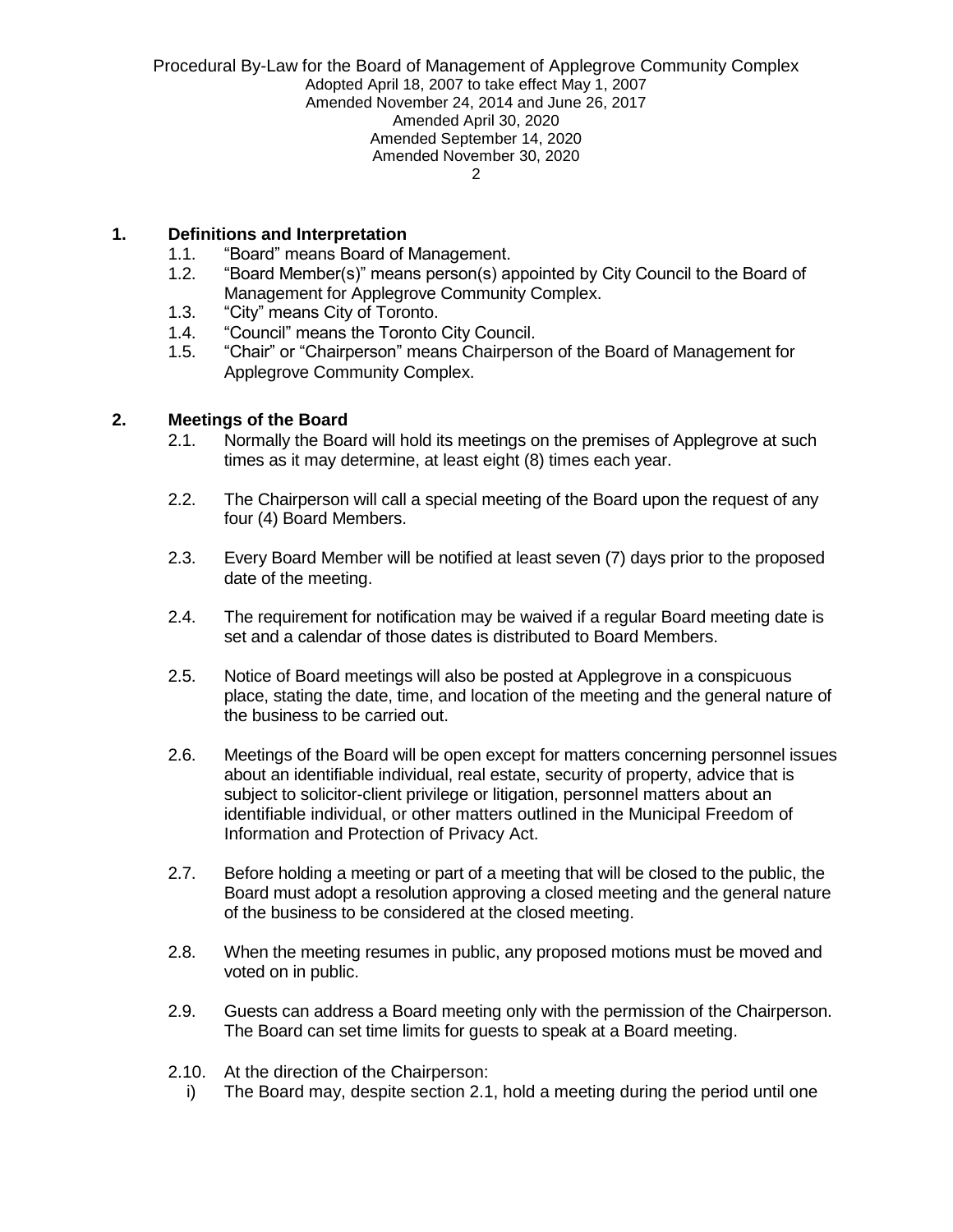> year following the later of the termination of the Provincial emergency or the termination of the municipal emergency related to COVID-19 where some or all of the Board Members participate electronically and a physical meeting may not be held at the premises of Applegrove.

- ii) Where a meeting is being held in accordance with subsection I:
	- a) notice of that Board meeting may not be posted at Applegrove, but, despite section 2.5, will be posted on Applegrove's website at [www.applegrovecc.ca;](http://www.applegrovecc.ca/)
	- b) any Board Member participating in the meeting electronically will be deemed present for the purposes of determine whether a quorum is present and, despite section 4.1, will have the right to vote on any business before the Board;
	- c) any Board Member participating in the meeting electronically will be entitled to participate in any portion of the meeting closed to the public in accordance with section 2.6; and
	- d) this By-law will apply to the meeting, with any other minor modifications as may be required.

## <span id="page-2-0"></span>**3. Quorum**

- 3.1. A quorum for Board meetings will be a majority of Board Members, notwithstanding any vacant positions, not counting the member of City Council or school trustee.
- 3.2. If a Board Member who is a member of City Council or a school trustee is present, that Board Member will be counted toward quorum.
- 3.3. If neither the member of City Council nor the school trustee is present, quorum is five (5). If one or the other is present, or if both are present, quorum is six (6).
- 3.4. If quorum is not achieved at the starting time for the meeting, the Chair shall wait for 15 minutes. If quorum has not yet been achieved, the Chair should adjourn the meeting and attempt to re-schedule it before the next scheduled date.
- 3.5. It is the duty of the Chair to ensure that quorum is present when a vote is taken.
- <span id="page-2-1"></span>3.6. During the meeting, if a member or staff person draws the attention of the Chair to the fact that a quorum is not present, the Chair shall, upon determining that a quorum is not present, ask the members then present whether they want to continue as a committee of the whole.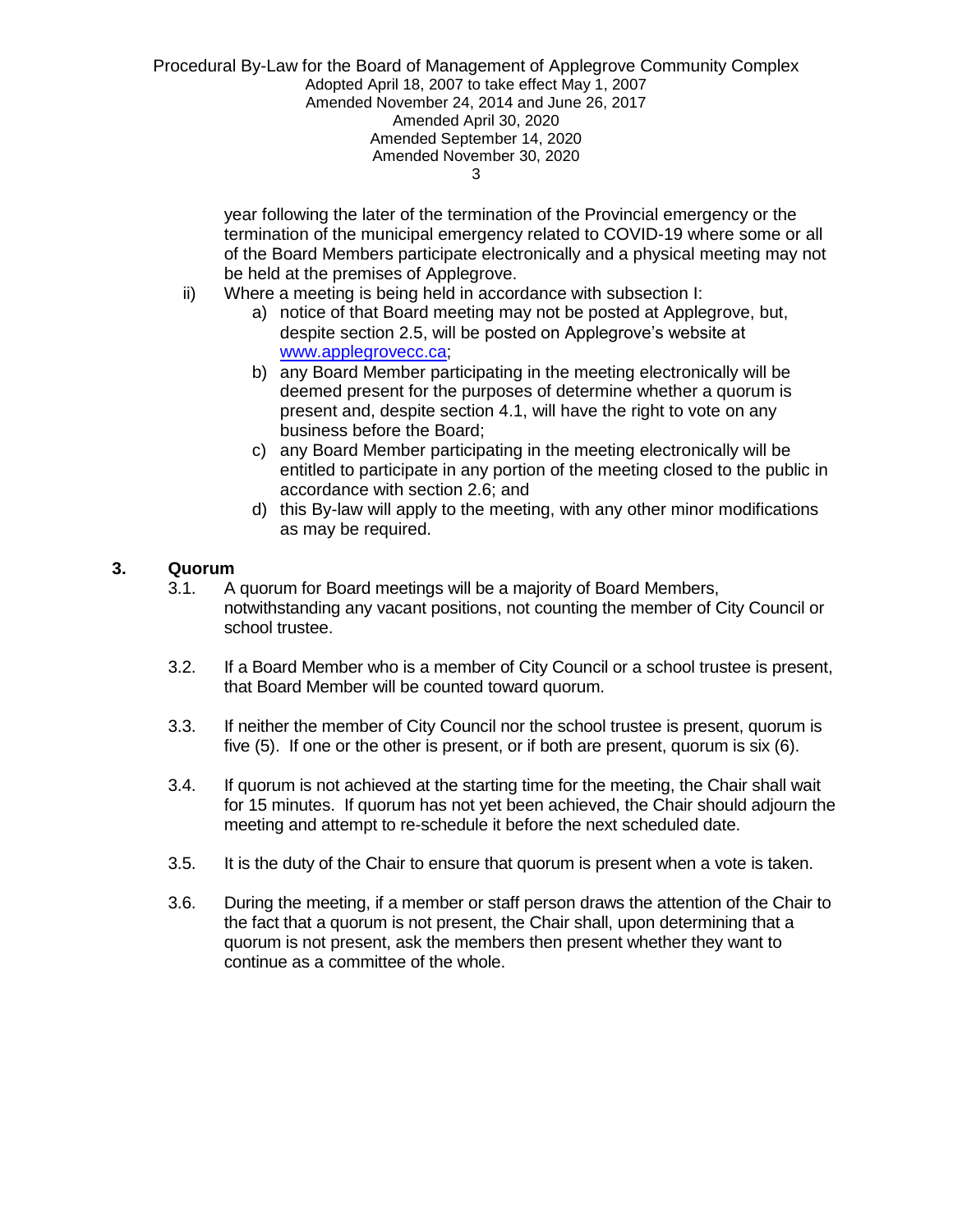### **4. Voting**

- 4.1. At all meetings of the Board, only the Board Members present in person will have the right to vote.
- 4.2. Upon the seconding of a proposed motion, Board Members may cast one vote each.
- 4.3. In the event of a tie, at the Chairperson's discretion, the motion may be withdrawn or changed or the Chairperson may table it until the next meeting.

### <span id="page-3-0"></span>**5. Officers of the Board**

- 5.1. The Board will elect its officers and Committee Chairpersons at its first meeting following the Annual Meeting.
- 5.2. The officers of the Board will be: Chairperson, Vice-Chairperson, Treasurer and Secretary.
- 5.3. The Board may establish other offices and positions as it deems necessary, and will prescribe the powers and duties of such officers.
- 5.4. The term for every officer will be no more than two years.
- 5.5. No member of the Board may hold more than one office at any time.
- 5.6. A Board Member may progress through the various offices.
- 5.7. Vacancy in an office position will be declared upon:
	- i) the death of an officer:
	- ii) the resignation of an officer;
	- iii) the removal of an officer; or
	- iv) an officer ceasing to be a Board Member.
- 5.8. The Board may appoint any other Board Member, except as provided for above, to fill a vacant office, and the Board Member so appointed will hold office for the balance of the term of the previous officer.
- 5.9. In the event of the absence of an officer, the Board may delegate the powers and duties of such officer to any other member of the Board until the return to duty of the incumbent officer.
- 5.10. The Board may remove any person from an office at any time by a motion passed by a majority vote of the Board. Appeal may be made to the membership as a whole.
- 5.11. Duties of Officers
	- i) The Chairperson will: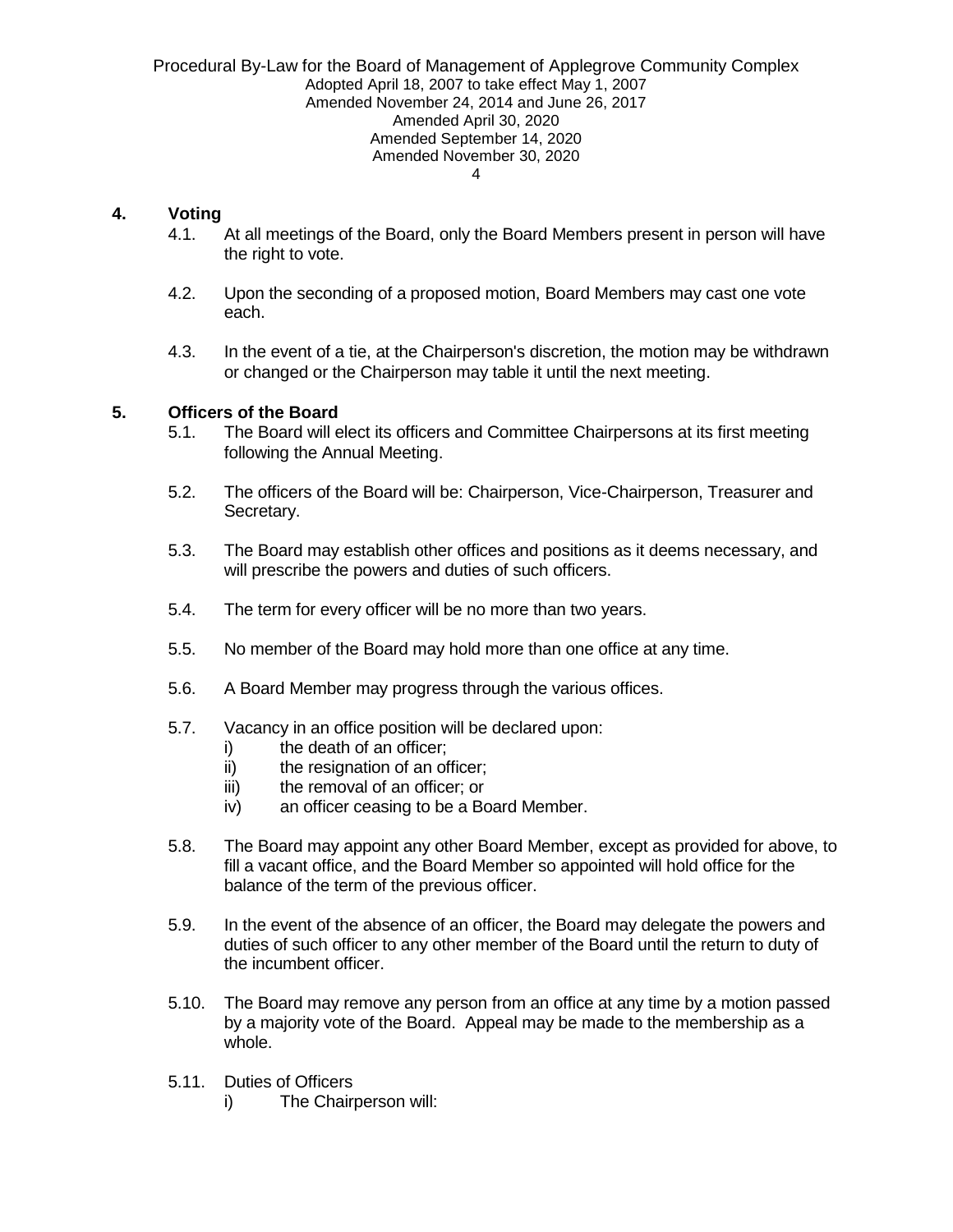- preside, when present, at all Annual, Special and Board Meetings;
- perform all the duties accompanying the office and any other duties assigned by the Board;
- rule on procedural matters and ensure motions and minutes are clearly expressed;
- be an ex-officio member of all committees; and
- serve as a signing officer.
- ii) The Vice-Chairperson will:
	- assist the Chairperson;
	- have such other powers as are assigned to the Vice-Chairperson from time to time by the Board;
	- if the Chairperson is absent, act as Chairperson until the Chairperson returns to duty; and
	- if there is a vacancy in the office of Chairperson, serve as Chairperson for the balance of the term of person whose departure created the vacancy.
- iii) While acting as chair, the Vice-Chairperson will have all the powers and perform all the duties of the Chairperson except being a signing officer.
- iv) The Treasurer will:
	- have such powers and perform such duties as are usually vested in the office of Treasurer;
	- receive, examine and present to the Board, Applegrove's financial statements and budgets;
	- make recommendations to the Board concerning all aspects of Applegrove's financing and administration;
	- have such other powers as are assigned to the Treasurer from time to time by the Board; and
	- serve as a signing officer.
- v) The Secretary will:
	- issue or cause to be issued notices for all meetings of the membership and the Board when directed or required to do so;
	- ensure that the minutes of all meetings of the membership and the Board are kept;
	- ensure minutes are provided at subsequent meetings of the board for review and adoption;
	- have such other powers as are assigned to the Secretary from time to time by the Board;
	- have responsibility for the membership records; and
	- serve as a signing officer.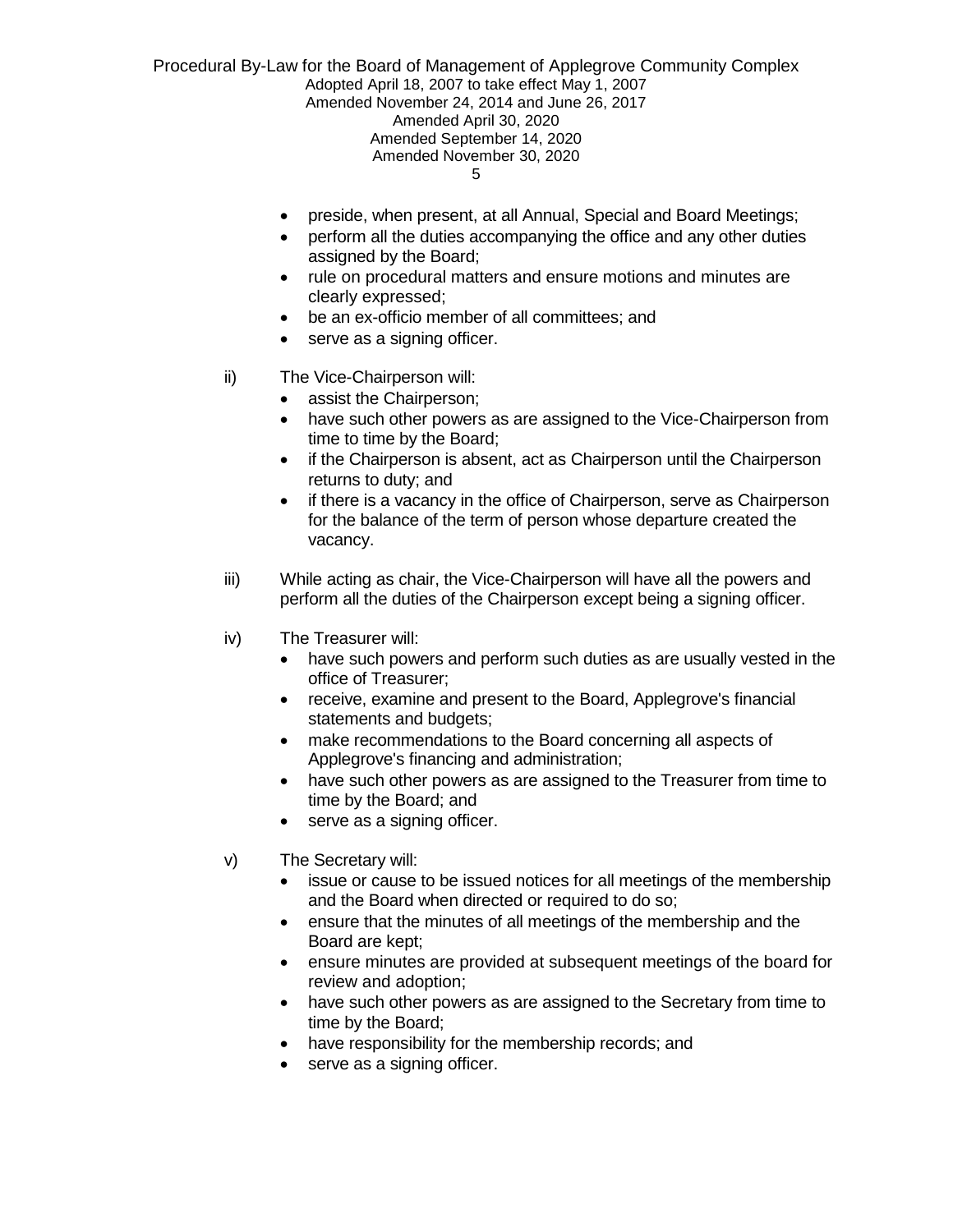> vi) All officers, at the time they leave office, will turn all the papers and documents of the office over to the incoming officer.

### <span id="page-5-0"></span>**6. Minutes**

- 6.1. The minutes of each Board meting will be submitted to the Board for confirmation or amendment at its next meeting or as soon afterwards as is reasonable.
- 6.2. After the Board has confirmed or amended the minutes, the Board Chair and Secretary will sign them.

### <span id="page-5-1"></span>**7. Committees**

- 7.1. The Board will determine any committees needed and will prescribe the powers and duties of such committees.
- 7.2. Composition and Membership
	- i) All Committees will be headed by a Chairperson chosen from among Board Members and appointed by the Board.
	- ii) All Committees should be composed of at least two Board Members and other Applegrove members and staff who are appointed by the Board.
	- iii) Both the Executive Director and the Chairperson are *ex officio* members of all committees except as otherwise specified in the Committee's Terms of Reference.
	- iv) All Committees will:
		- a) operate within the terms of reference laid down by the Board;
		- b) provide an open forum for discussion by all interested parties;
		- c) report their deliberations, recommendations and resolutions to the Board for confirmation and for approval; and
		- d) continue to operate for such length of time as will be determined by the Board.
- 7.3. Meetings of Committees
	- i) Normally, Committees of the Board will hold their meetings on the premises of Applegrove at such time as the Chairperson may determine.
	- ii) Notice of every Committee meeting will be provided to members of the Committee prior to the date. This notice may be either oral or written, and is not necessary when that Committee sets a regular meeting date.
	- iii) Meetings of every Committee will be open to all members, except where confidential business is being conducted.
	- iv) No quorum is usually required for a Committee to meet. However, minutes of Committee meetings must specify who was in attendance so that the Board may know to what degree the Committee's recommendations reflect the will of the Committee's membership.
- 7.4. Voting

At all Committee meetings, only the members of the committee present will have a right to vote.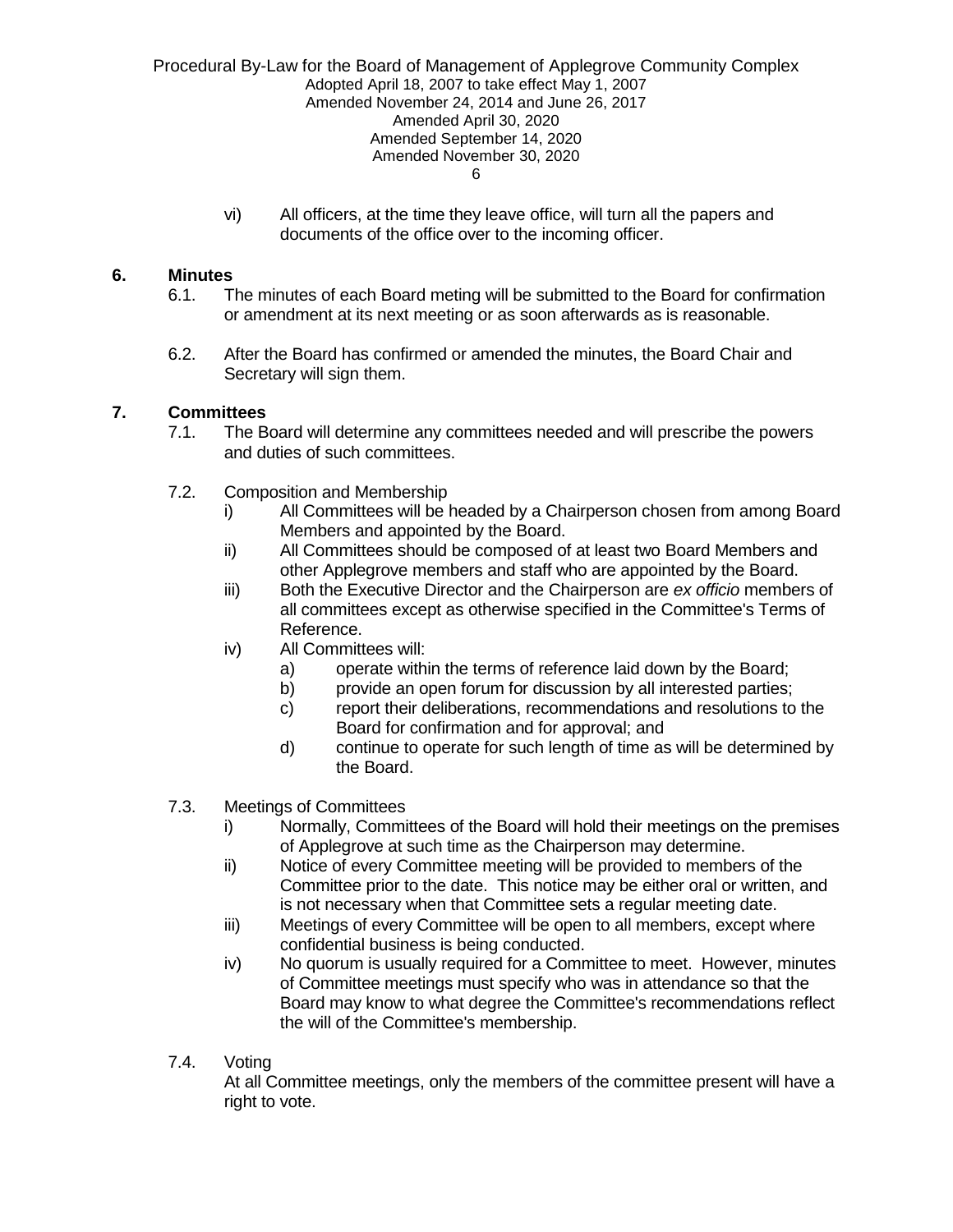- 7.5. Executive Committee There will be no Executive Committee.
- 7.6. Standing Committee
	- i) The Personnel Committee will be a standing committee of the Board of Management.
	- ii) The Terms of Reference for the Personnel Committee are attached as an appendix.
- 7.7. At the direction of the Chairperson:
	- i) A Committee of the Board may, despite subsection 7.3 I), hold a meeting during the period until one year following the later of the termination of the Provincial emergency or the termination of the municipal emergency related to COVID-19 where some or all of the members of the committee participate electronically and a physical meeting may not be held at the premises of Applegrove.
	- ii) Where a meeting is being held in accordance with subsection I:
		- a) notice of that committee meeting may not be posted at Applegrove, but will be provided to Committee members by email;
		- b) any committee member participating in the meeting electronically will be deemed present and will have the right to vote on any business before the Committee in accordance with section 7.4;
		- c) any committee member participating in the meeting electronically will be entitled to participate in any portion of the meeting closed to the public; and
		- d) this By-law will apply to the meeting, with any other minor modifications as may be required.

# <span id="page-6-0"></span>**8. Electronic Annual and Special Meetings of the Membership**

- 8.1. At the direction of the Chairperson:
	- i) An Annual Meeting or Special Meeting may be held during the period until one year following the later of the termination of the Provincial emergency or the termination of the municipal emergency related to COVID-19 where some or all of the membership participate electronically and a physical meeting may not be held.
	- ii) Where a meeting is being held in accordance with subsection a):
		- a) notice of that committee meeting may not be posted at Applegrove, but will be posted on Applegrove's website at [www.applegrovecc.ca;](http://www.applegrovecc.ca/)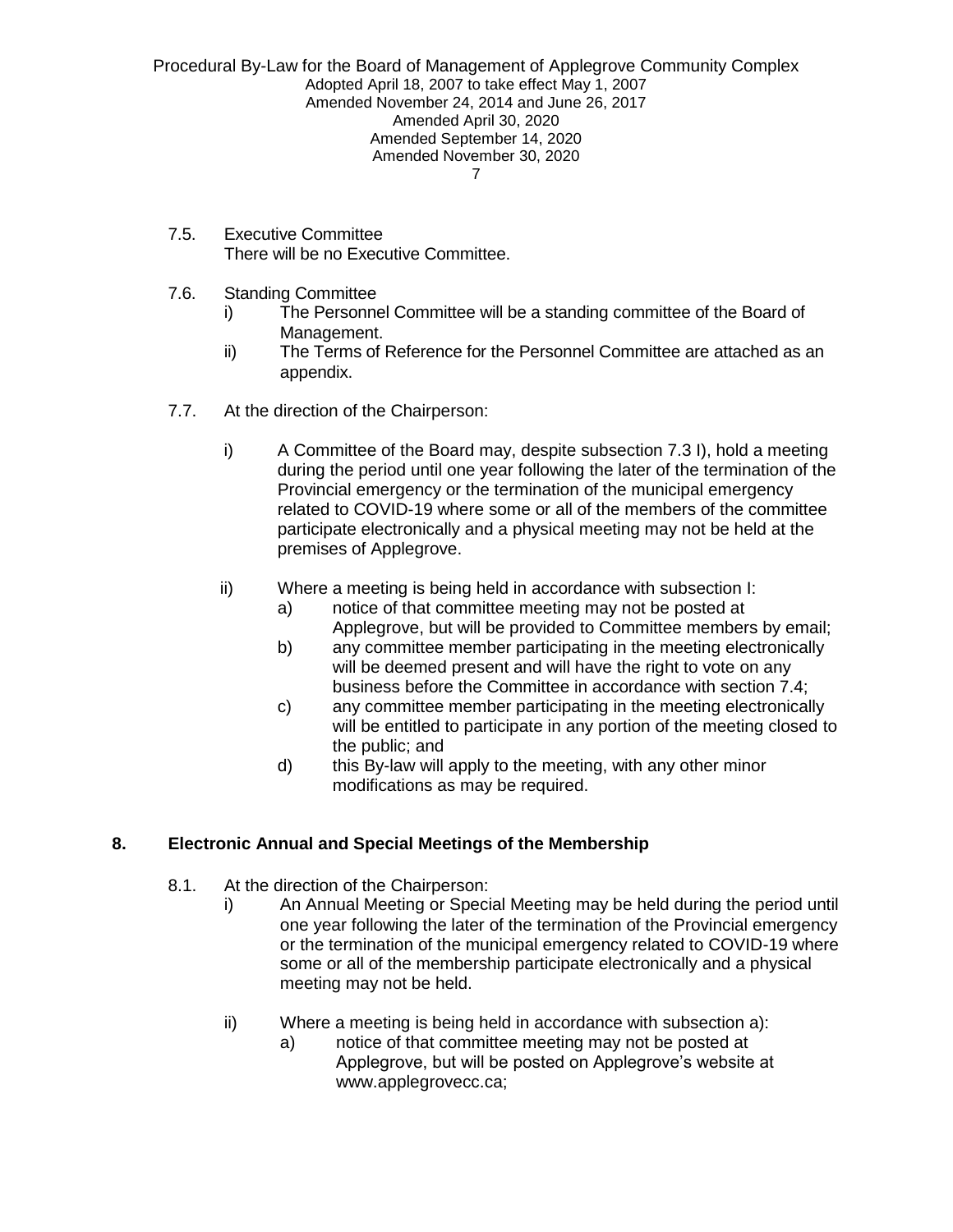- b) any member participating in the meeting electronically will be deemed present and will have the right to vote where eligible; and
- c) this By-law will apply to the meeting, with any other minor modifications as may be required.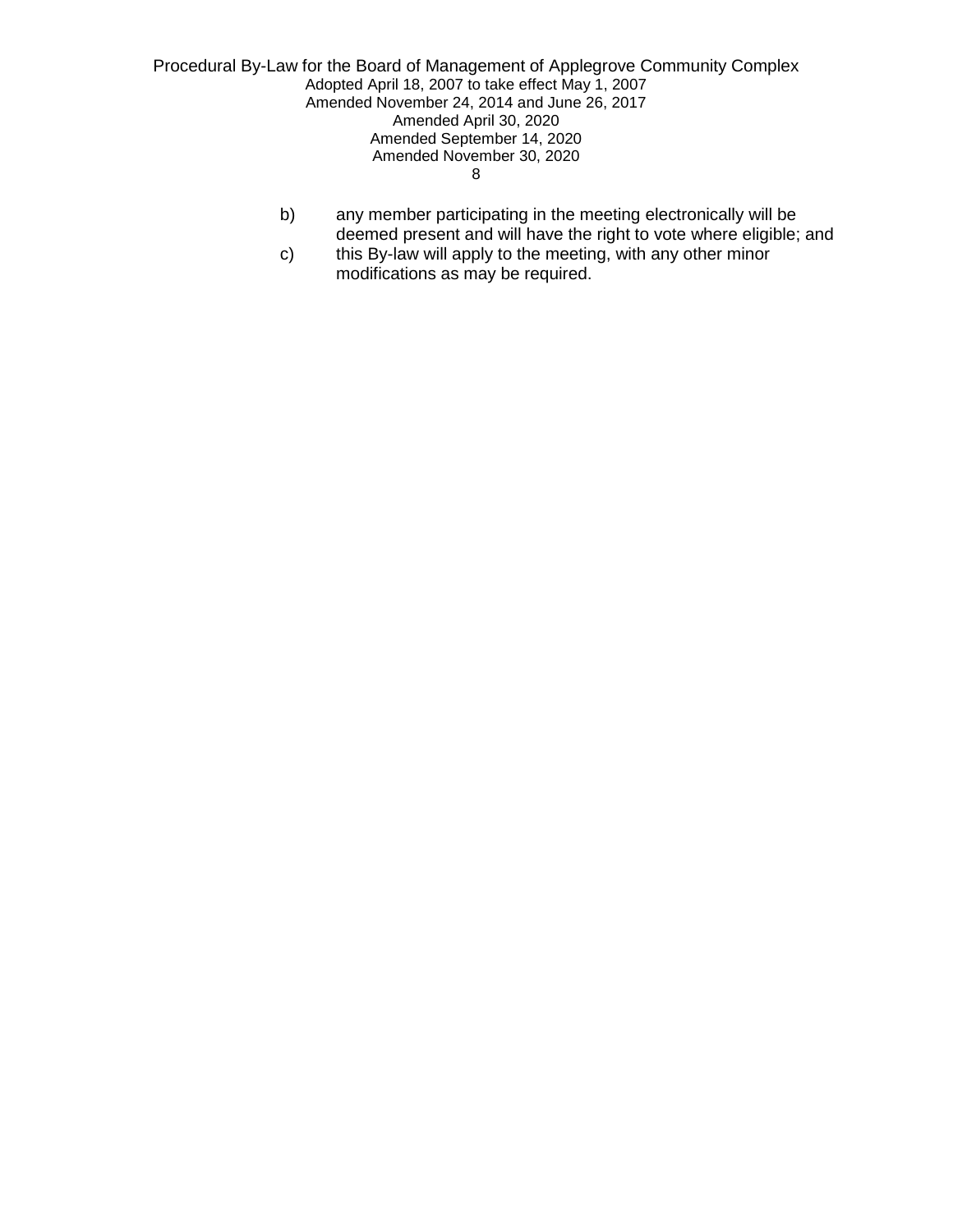<span id="page-8-0"></span>**Appendix A:** Personnel and Policy Committee Terms of Reference Endorsed by the Board, January 26, 2015, amended June 2017, amended November 30, 2020

### **1. Purpose**

To provide overall strategic direction to development and management of personnel structures, systems and policies that align with Applegrove's mandate, strategic plan and City of Toronto policy where applicable.

To support the review and updating of existing organizational policies and the drafting of new policies, and to recommend them to the Applegrove Board for approval.

### **2. Composition**

- 2.1 The committee includes at least two board members, plus the board chair as an *ex officio* member.
- 2.2 The Executive Director staffs the committee, but is not a voting member.
- 2.3 For issues such as the Executive Director's Performance Review, the Executive Director may be excluded from meetings.
- 2.4 A staff representative and/or a management representative may be invited to attend specific meetings.

### **3. Chairperson**

3.1 The committee will select a chairperson from among its members, to be appointed by the board.

### **4. Procedures**

- 4.1 The committee should set a regular meeting date convenient to its members.
- 4.2 Within the framework of the Municipal Freedom of Information and Protection of Privacy Act, issues of a confidential or sensitive nature will be first discussed within the committee meeting. Anyone outside the board of directors must request permission to attend and permission is not automatically granted.
- 4.3 Minutes of committee meetings, draft policies and drafts of other organizational documents will be circulated with the monthly board package.
- 4.4 Information concerning current and potential staff will be considered confidential within the committee.
- 4.5 The Executive Director or other staff representatives may be excluded from discussions on certain issues.
- 4.6 After all hiring, relevant staff will submit hiring reports to the committee for information, to be part of the committee report to the Board of Management.